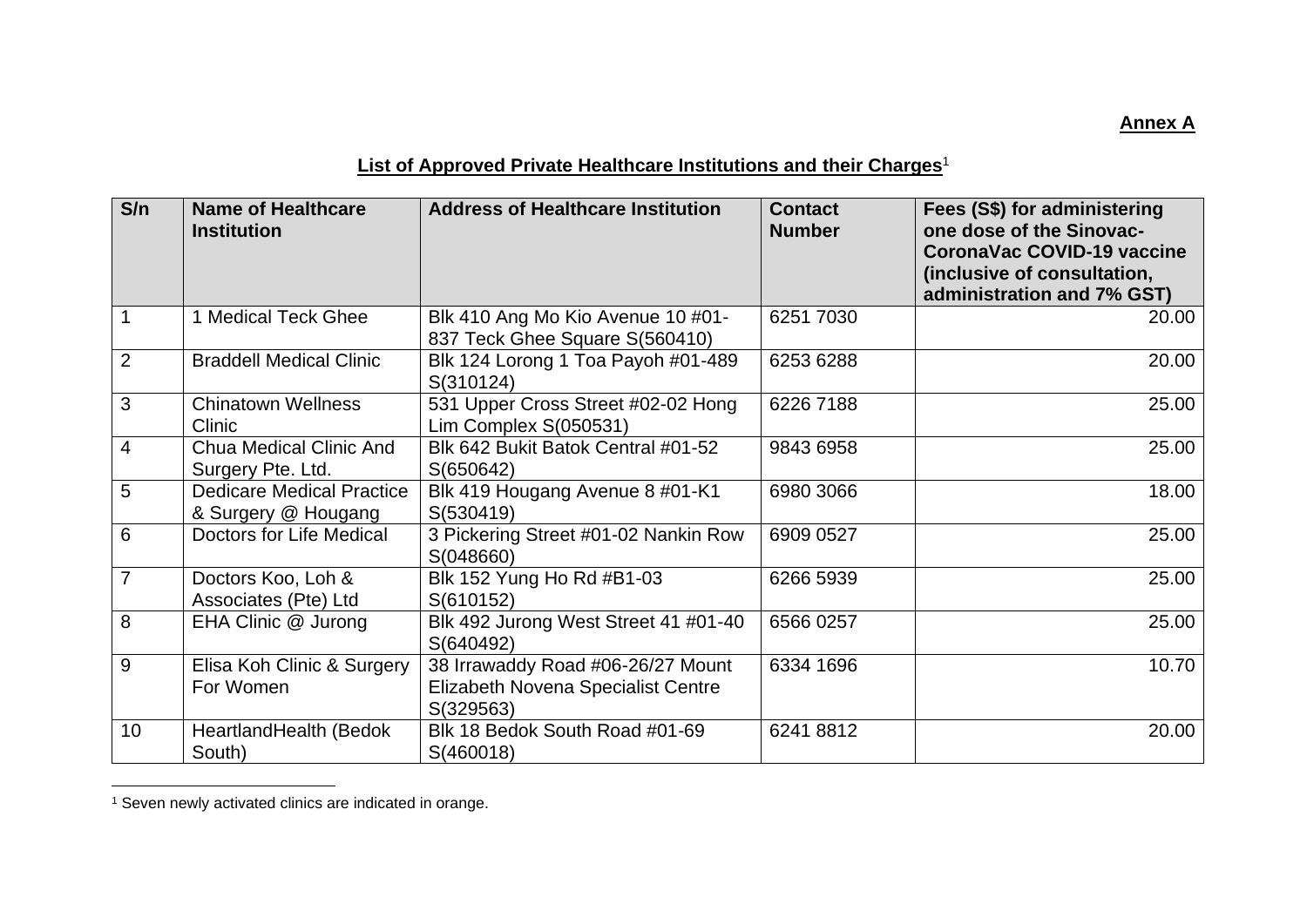| S/n | <b>Name of Healthcare</b><br><b>Institution</b>          | <b>Address of Healthcare Institution</b>                                           | <b>Contact</b><br><b>Number</b> | Fees (S\$) for administering<br>one dose of the Sinovac-<br><b>CoronaVac COVID-19 vaccine</b><br>(inclusive of consultation,<br>administration and 7% GST) |
|-----|----------------------------------------------------------|------------------------------------------------------------------------------------|---------------------------------|------------------------------------------------------------------------------------------------------------------------------------------------------------|
| 11  | HeartlandHealth (Bukit<br>Batok)                         | Blk 164 Bukit Batok Street 11 #01-152<br>S(650164)                                 | 6873 2458                       | 20.00                                                                                                                                                      |
| 12  | <b>HeartlandHealth (Circuit</b><br>Road)                 | Blk 88 Circuit Road #01-965<br>Macpherson Oasis S(370088)                          | 6547 8840                       | 20.00                                                                                                                                                      |
| 13  | <b>HeartlandHealth (New</b><br><b>Upper Changi Road)</b> | Blk 59 New Upper Changi Road #01-<br>1268 S(461059)                                | 6445 3100                       | 20.00                                                                                                                                                      |
| 14  | iCare Medical and<br><b>Wellness Clinic</b>              | Blk 22 Havelock Road #01-701<br>S(160022)                                          | 6274 6858                       | 25.00                                                                                                                                                      |
| 15  | Icon Cancer Centre Farrer<br>Park                        | 1 Farrer Park Station Road #09-13 to<br>20 Farrer Park Medical Centre<br>S(217562) | 6604 9919                       | 25.00                                                                                                                                                      |
| 16  | <b>Icon Cancer Centre Mount</b><br>Alvernia              | 820 Thomson Road #05-03/04 Mount<br>Alvernia Medical Centre A S(574623)            | 6252 2202                       | 25.00                                                                                                                                                      |
| 17  | <b>Icon Health Screening</b>                             | 10 Sinaran Drive #09-04 Novena<br>Medical Center S(307506)                         | 6970 5200                       | 25.00                                                                                                                                                      |
| 18  | <b>Integrated Wellness Clinic</b>                        | 8 Sinaran Drive #05-04 Novena<br>Specialist Center S(307470)                       | 6250 7623                       | 25.00                                                                                                                                                      |
| 19  | Little Cross Family Clinic                               | Blk 929 Tampines St 91 #01-445<br>S(520929)                                        | 6544 0040                       | 14.00                                                                                                                                                      |
| 20  | Mediview Clinic and<br>Surgery                           | Blk 150 Toa Payoh Lorong 1 #01-999<br>S(310150)                                    | 6253 2351                       | 25.00                                                                                                                                                      |
| 21  | <b>Pinnacle Family Clinic</b><br>(Pasir Ris)             | Blk 571 Pasir Ris Street 53 #01-50<br>S(510571)                                    | 6243 7338                       | 23.54                                                                                                                                                      |
| 22  | <b>Pinnacle Family Clinic</b><br>(Serangoon North)       | Blk 518 Serangoon North Avenue 4<br>#B1-208 S(550518)                              | 6219 3910                       | 23.54                                                                                                                                                      |
| 23  | <b>Pinnacle Family Clinic</b><br>(Woodlands)             | Blk 573 Woodlands Drive 16 #01-06<br>S(730573)                                     | 6760 1623                       | 23.54                                                                                                                                                      |